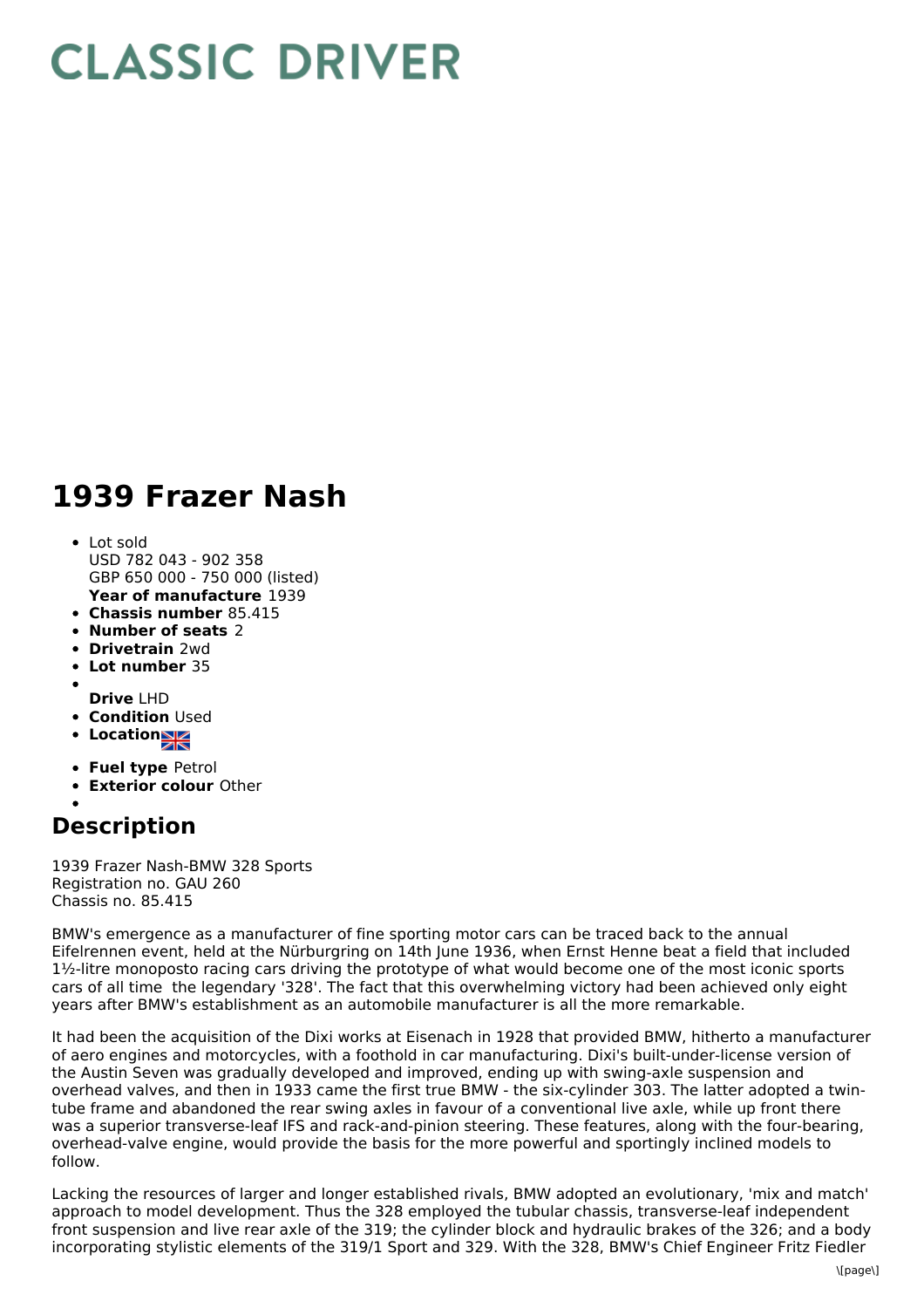turned accepted chassis design on its head, coming up with a frame that combined lightness and stiffness in equal measure - virtues that permitted the use of relatively soft springing with all its attendant advantages. In short: the 328 was the first truly modern sports car.

The 328's six-cylinder engine featured an ingenious new cylinder head, designed by Rudolf Schleicher, which incorporated hemispherical combustion chambers and inclined valves without recourse to overhead, or twin camshafts. Instead, the Type 326, 1,971cc engine's single, block-mounted camshaft and pushrod valve actuation were retained, thus avoiding an expensive redesign. Two rocker shafts were employed, one situated above each bank of valves, giving the engine an external appearance almost indistinguishable from that of a twin-overhead-cam design. Down-draught inlet ports contributed to the motor's deep breathing, and its tune-ability made it a popular choice for British racing car constructors, most notably Cooper, during the 1950s. The 328 engine produced 80bhp, an exemplary output for a normally aspirated 2.0-litre unit at that time, with more available in race trim.

The two door-less 328 prototypes and the first batch of cars were lightweight racers with aluminium coachwork intended to establish the model's competition credentials before production proper got under way. Available from the late summer of 1936, the production 328s featured doors and a convertible hood, and were well equipped and very comfortable in the manner of the best Grandes Routières. On the racetrack the 328 reigned supreme, winning its class at the Mille Miglia, Le Mans, Spa 24 Hours and Britain's Tourist Trophy. In 1940 an example fitted with special aerodynamic bodywork won the Mille Miglia outright. The most advanced sports car of its day, the 328 remained competitive for years after the war, a state of affairs that only served to further enhance its reputation, which was out of all proportion to the limited number produced. Between 1936 and 1939 only 426 BMW 328s were made, of which fewer than 200 are believed to exist today.

In late 1934, AFN Ltd concluded an agreement with BMW for the importation of their cars into the UK where they were sold as Frazer Nash-BMWs, some with coachwork by British firms and others with German-made bodies. Built at BMW's Eisenach factory, this late 328 is the penultimate example sold in the UK prior to the outbreak of WW2. Denis Jenkinson's 'The AFN Story' confirms that '85.415' was sold in July 1939 to a Mr R W V Smith of Nottingham and registered as 'GAU 260', the registration that has remained on the car to this day. An original old-style buff logbook on file similarly confirms the date of first registration to be 6th July 1939.

In 1951, '85.415' was offered for sale by the well-known dealership Performance Cars of Windmill Garage in Brentford, Middlesex. A picture and correspondence on file confirms that it appeared in their advertisement in the October 1951 edition of Motor Sport magazine, offered at £950. At this point the car sported external headlamps, a single-piece windscreen and two-tone colour scheme, modifications made during the late 1940s doubtless to give the car a vintage appeal.

In the late 1950s the 328 was owned by a Mr Nev Howe of Norfolk. He returned the headlamps and windscreen to original specification and painted the car in British Racing Green. This was confirmed by a letter Mr Howe wrote to the BMW Historic Car Club in October 2014, appearing in the Club's magazine together with photographs.

In 1962 the car was purchased from a Devonshire farmer by Colin Harrisson, a serving Lieutenant in the Rifle Brigade at the time. The buff logbook then shows an ownership change on 18th June 1963 when the car was sold by Colin to a Mr Robert John McArthur of Hounslow, Middlesex. Colin Harrisson had meanwhile competed in various Hill Climbs with the car during his brief period of ownership and only sold GAU 260, which he greatly cherished, because of a posting to the Far East for two years. Colin recalls today that the car handled superbly and was quicker than more modern opposition.

Apart from blowing a cylinder head gasket at Prescott due to some over enthusiastic driving, GAU 260 proved very reliable and was used as daily transport! In October 1966 the car was sold to the well-known BMW 328 specialist dealer Tony Mitchell, based the near Farringdon. He sold the car the following year to Ian Sanders Beardsley of Sheffield. The buff logbook on file confirms that the 328 was registered at their Sheffield address on 13th September 1967, then at their new address in Derby on 15th July 1968.

In 1971 Tony Mitchell repurchased the car and sold it again early in 1972 to Lord Cranworth, a well known motoring enthusiast with a substantial car collection housed in his own museum. Tony Mitchell had the engine, gearbox and braking system rebuilt, as detailed in an invoice on file to Lord Cranworth dated May 1972. The invoice, to include a rubdown and repaint in Gunmetal Grey, totalled £843.92. Accompanying correspondence on file from Tony gives advice on the car's controls, foibles and running-in procedure. A photograph on file shows the car with hood up shortly after delivery to Lord Cranworth. On 29th June 1972 Lord Cranford registered the 328 to his Gloucestershire address near to Tony Mitchell; however, the car was placed on show at his Banham Motor Museum in Suffolk.

The museum was dispersed in the early 1980s and most of the cars were sold at auction. However, Lord Cranford retained a few of his favourite cars and passed them on to his children.

Since purchase by the family in 1972, the 328 has seen hardly any use at all; indeed, a tax disc dated 1972 remains on the windscreen. When not on view in the museum, the car has been in storage, latterly in